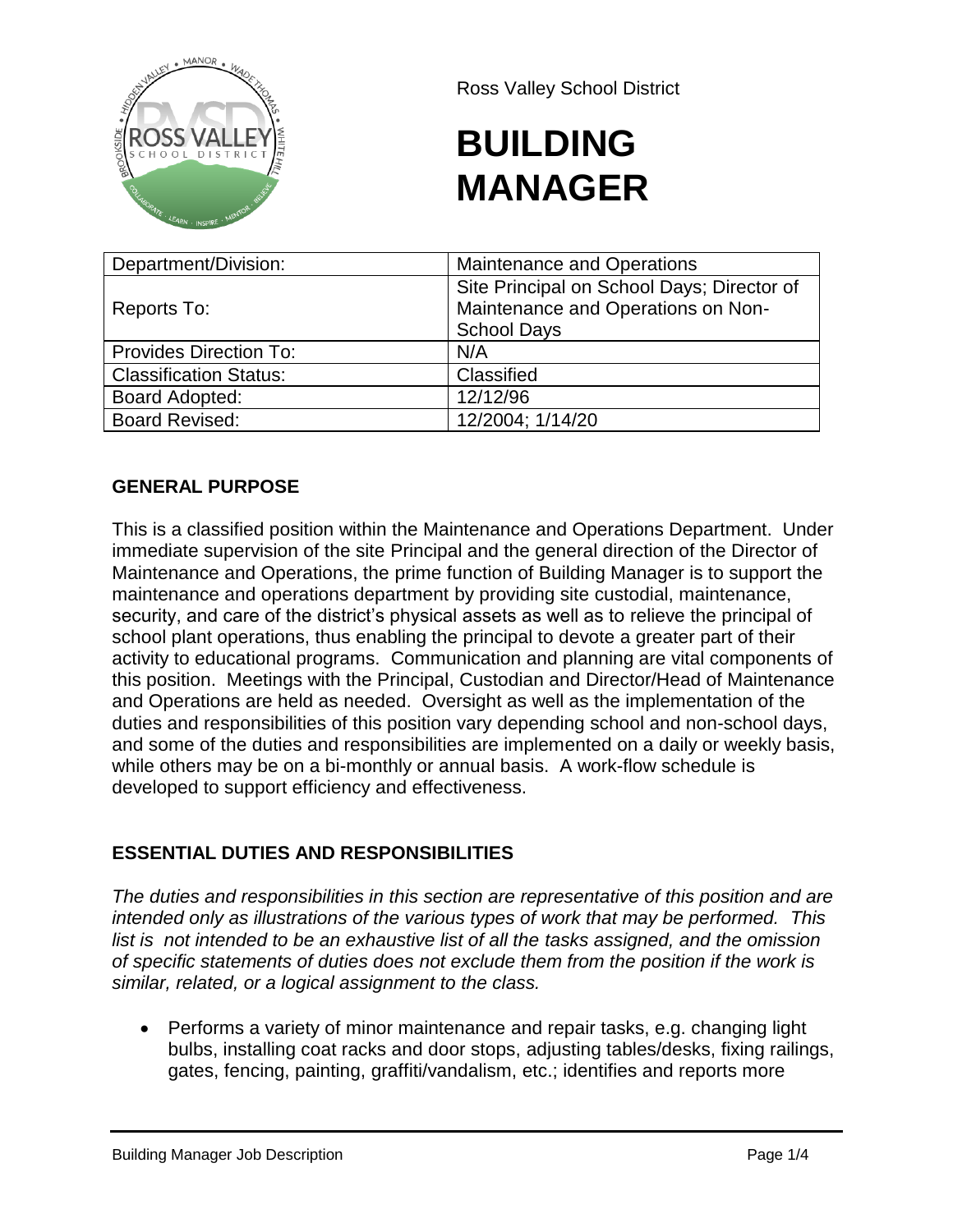complex needs to director/head of maintenance and operations per established work order system

- Performs routine grounds and security checks to maintain safe and orderly grounds and facilities. Documents and reports vandalism and graffiti in accordance with District/site procedures; makes repairs and cleans debris as needed
- Performs routine grounds keeping duties, such as watering lawns and shrubbery, raking and blowing leaves, and cleaning gutters, overhangs, and roofs
- Collects waste paper and rubbish inside buildings and on grounds, and properly disposes of it; Assists with the site recycling program
- Performs a variety of cleaning tasks, such as of buildings and grounds, classrooms, offices, work spaces, multi-purpose/gym, and bathrooms in accordance with work-flow schedule. Cleaning includes but is not limited to windows and walls, furniture, counters, dusting, woodwork, white boards, flooring, blinds, sinks, toilets, etc.
- Raises and/or lowers flags and other shade equipment daily, as applicable
- Processes work requests in accordance with work-order systems
- Sets up, organizes, and takes down furniture, equipment, etc. for meetings, special events, and other programmatic needs, such as lunch operation and room moves
- Assists teachers/staff with special projects as approved by principal/designee and within the scope of the position
- Communicates and coordinates with principal/designee and/or director/head of maintenance and operations regarding care and cleaning programs as well as site emergency preparedness and implementation plans
- Inventories, creates, and processes requisitions for custodial supplies and equipment
- Sets up and maintains safe, organized, and orderly custodial supplies, equipment, and work space areas in accordance with established protocols
- Inspects buildings, grounds, structures for fire, sanitary, ADA accessibility, and safety hazards, and makes reports to Director/Head of Maintenance and Operations in accordance with work-order system
- Operates heating, venting, and air conditions (HVAC) system and monitors proper functioning; Monitors and programs clocks, bell, fire and security systems
- Distributes office and instructional supplies
- Opens, closes, and monitors facilities, buildings, and rooms in accordance with District and site use procedures
- Utilizes appropriate Personal Protective Equipment (PPE) in the course of duties, such as safety glasses, gloves, noise-cancelling headphones
- Directs visitors to school office and safeguards school property
- Participates in routine professional development and trainings related to position
- Provides consultation to and participates in the training and support of coworkers
- Maintains flexibility and seeks support from supervisor in order to meet and prioritize requirements of the duties and responsibilities of the position within contracted work hours
- Performs other related duties as assigned.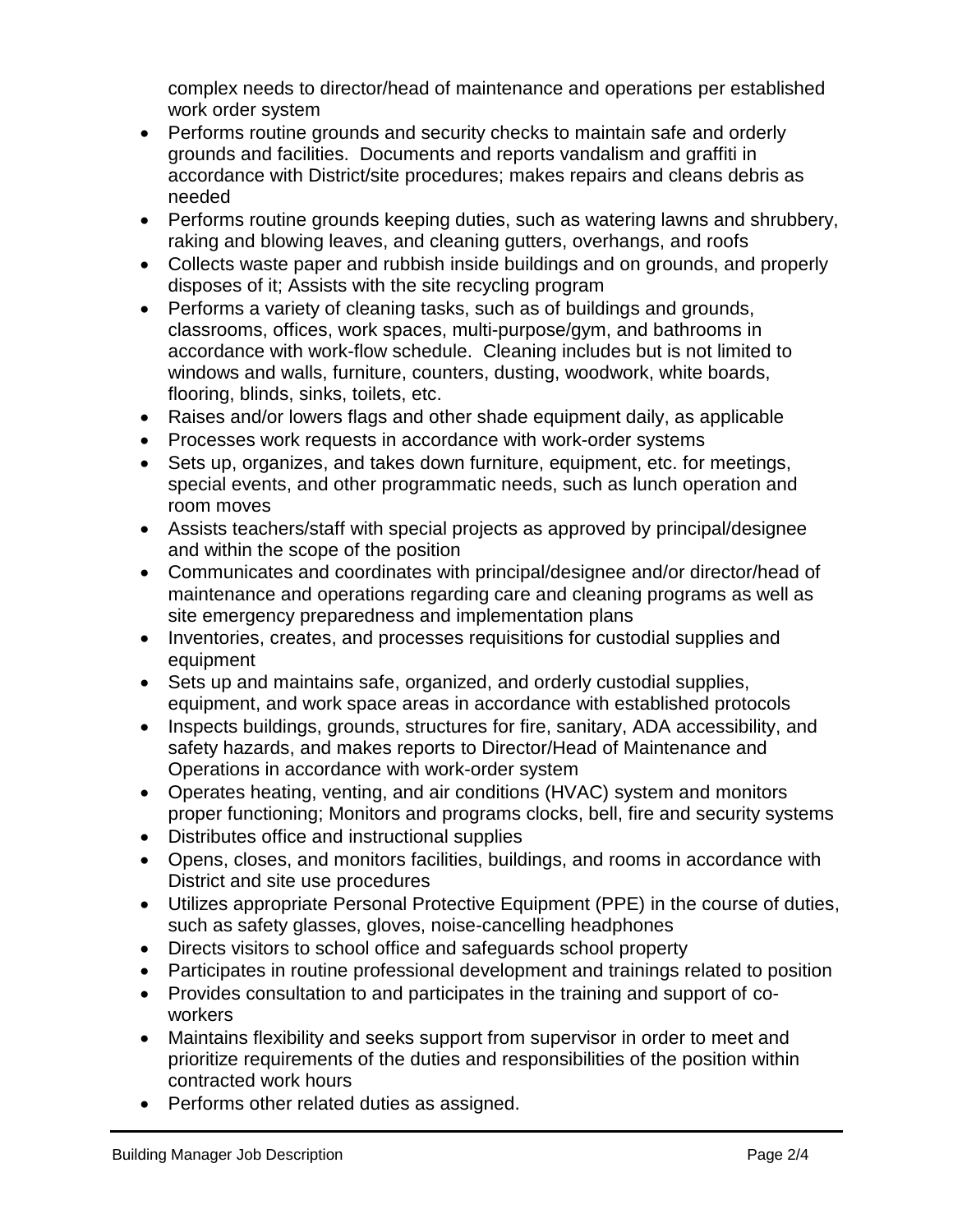## **MINIMUM REQUIREMENTS**

Possession of:

- Valid CA Driver License.
- High School diploma or equivalent.

#### Knowledge of:

- Appropriate and best practice cleaning methods and the use and care of cleaning materials and equipment
- Requirements for maintaining school buildings and grounds in a safe, clean and orderly condition
- Methods of cleaning and preserving floors, walls and fixtures, cleaning materials, disinfectants and equipment used in custodial work
- Common tools and their use

#### Ability to:

- Perform essential duties and responsibilities of position
- Perform general building maintenance and other jobs related to school plant function
- Understand and carry out oral and written directions
- Make sound independent decisions
- Maintain effective communication, problem-solving skills, and relationships with those contacted in the course of work
- Demonstrate initiative to effectively plan, organize, and implement duties and responsibilities of position
- Meet the physical and mental requirements necessary to safely and effectively perform assigned duties
- Learn and follow the practices, rules, and regulations of the District and the school to which assigned
- Maintain the confidentiality of school-related information

#### **EXPERIENCE:**

Preferred/Desired Experience in:

• One year of general work experience in custodial, janitorial, and maintenance work.

#### **PHYSICAL AND MENTAL DEMANDS**

*The physical and mental demands described here are representative of those that must be met by employees to successfully perform the essential functions of this class. Reasonable accommodations may be made to enable individuals with disabilities to perform the essential functions.*

The usual and customary methods of performing the job's functions require lifting and carrying (up to 75 pounds), pushing and/or pulling (up to 200 pounds); hand-eye